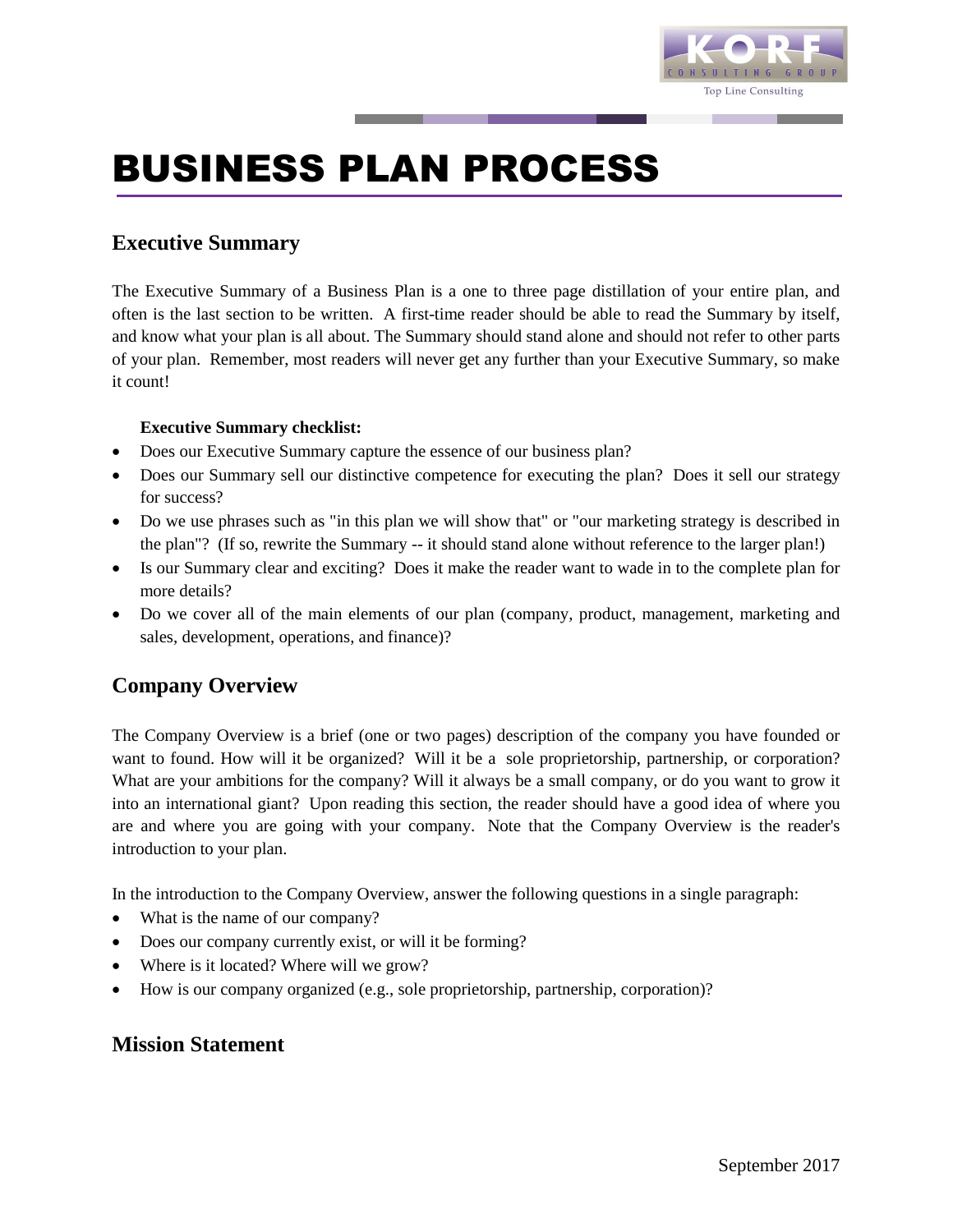

Your mission statement is a short (one sentence to one short paragraph) inspirational statement of the vision and goals you have for your company. Too many mission statements are vacuous exercises in ambiguity (e.g., "employees are our most valuable asset"). Be sure that your mission statement is succinct and content rich, and excites your readers.

#### **History and Current Status**

In this subsection, outline the history and current status of your company. If your company is just forming, you probably don't need to include this subsection.

#### **Market and Products**

In one or two paragraphs, answer the following questions:

- What market(s) needs will our company address?
- Who are our target customer's?
- What products and services will our company sell?
- What are our current sales and current products (if any)?
- What are the boundaries of our business?

# **Objectives**

In this subsection, spell out the objectives of your company in a single paragraph:

- Where are we going with our company?
- What are our goals for the company (keep it small, grow it big, franchise it, etc.)?
- What is our exit strategy for ourselves and for our investors (sell to larger company, go public, buy out investors, etc.)?

# **Products and Services Description**

The Product and Services section is a detailed description of the products and/or services you will be selling. You should not assume that the reader is familiar with your product/service, so be sure to explain and describe it carefully. Begin to sell your idea here by generating some excitement about your product/service. Be factual, but be enthusiastic. When readers have finished learning about your product or service, they should be primed to wade into the marketing and financial details of your venture.

Briefly describe the product or service:

- What exactly is our product or service? What isn't it?
- Who will purchase it? Why?
- What is unique about our product/service?
- What are its features and benefits?
- How will it be priced? What is your pricing strategy?

# **Market Comparison**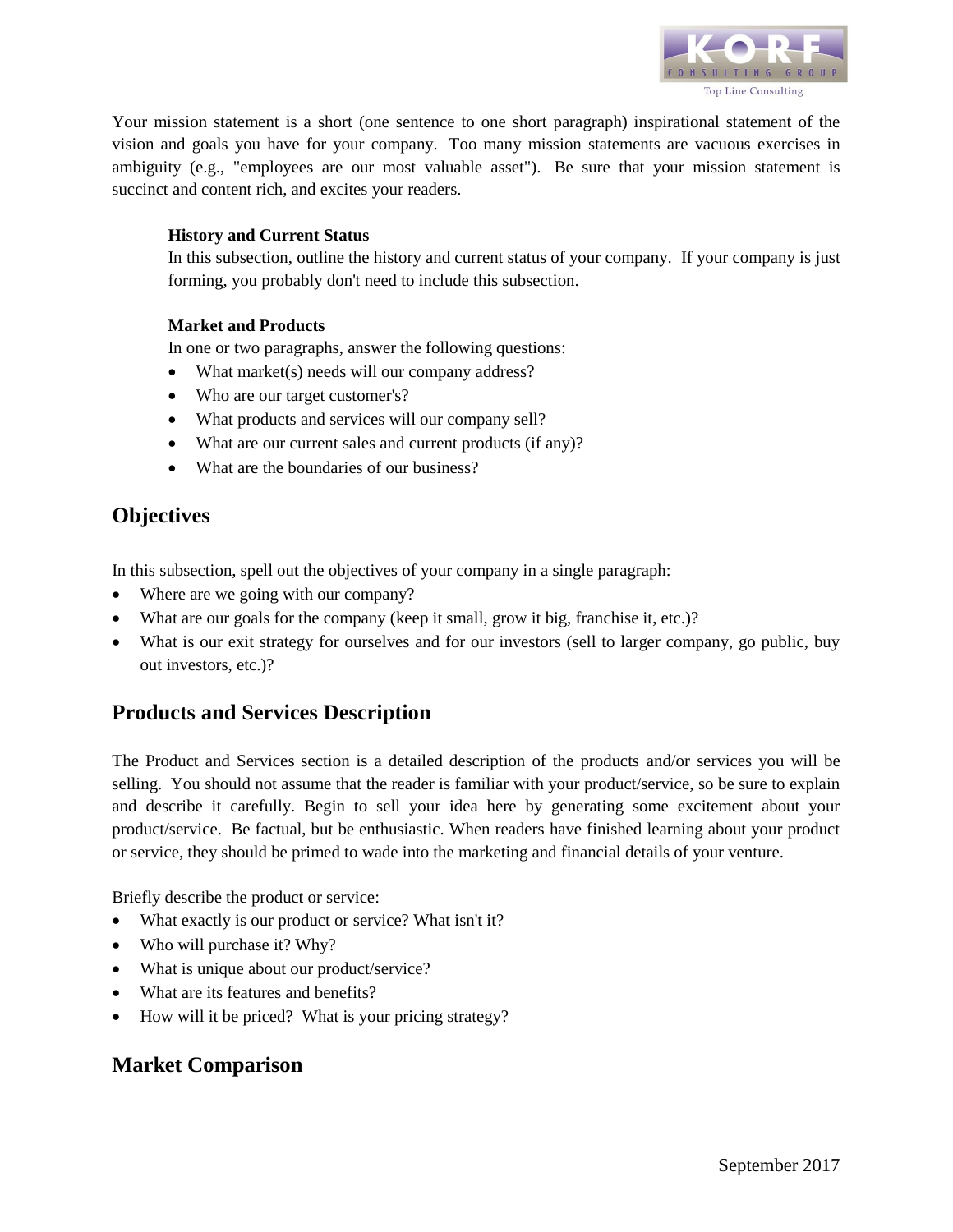

In one or two paragraphs, position your product or service in its marketplace:

- Who are our principal competitors?
- What are their products?
- Why is our product/service superior to the competition's, and how is it different?

# **Proprietary Rights**

What proprietary rights do we have to the product/service? (For many products, there are no proprietary rights and this subsection can be deleted.)P

- Patents, copyrights, trade secrets, non-compete agreements?
- Other proprietary knowledge or skills?

# **Stage of Development**

Briefly describe the current status of your product or service:

- Where is the product in its lifecycle (early, growing, mature, declining)?
- Is it ready for the market, or is it in development?
- If in development, how far along is it?
- What obstacles remain?

# **Industry and Marketplace Analysis**

The Industry and Marketplace Analysis section dispassionately describes and outlines the industry and the marketplace in which you will compete. When finished with this section, you and your readers should understand the dynamics, problems, and opportunities driving your industry and marketplace.

## **Industry Analysis**

In this section, summarize the industry in which you will compete. Most of the research you do for this subsection will probably be in a library, and will come from government statistics and trade organizations. Other great sources of information about an industry are suppliers who sell to the industry, equipment manufacturers, and brokerage firm analysts. Upon completion, your analysis will provide a "big picture" overview of the size and scope of your industry.

- How do we define our industry? What is its NAIC code?
- How is the industry segmented? How are the segments defined?
- What are current trends and important developments?
- Who are the largest and most important players?
- What problems is the industry experiencing?
- What national and international events are influencing our industry?
- What are growth forecasts?

## **Marketplace Analysis**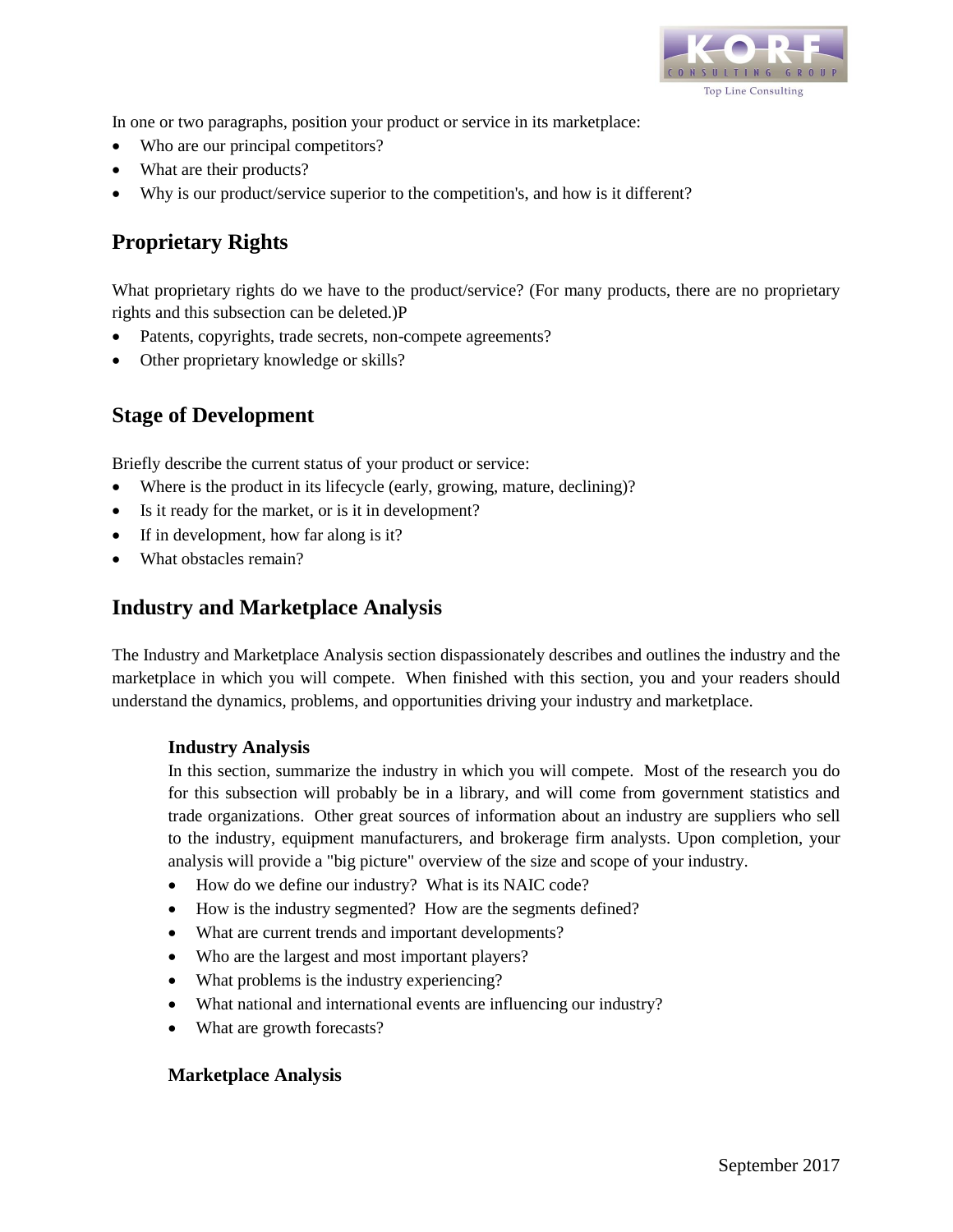

In your Market Analysis subsection you lay out for the reader the specific market in which you will be competing. Your market will probably be smaller than the entire industry defined above. For example, if you are opening a restaurant, your marketplace will be limited to the city, and perhaps a specific neighborhood, where you will be located. This is not the place to present your ideas and concepts, but to carefully and analytically describe the larger environment in which you will be participating. Much of the research you do for this subsection will be or talking with experts in the marketplace, including potential customers, competitors, sales representatives, wholesalers, distributors, and retailers. Be sure and identify voids in the market which are currently not served, and which you presumably will fill.

## **Marketplace Analysis checklist**

- How do we define our marketplace?
- How large is it and how fast is it growing?
- How is our marketplace segmented?
- What companies currently service this market?
- What trends are important in our marketplace?

#### **Customer Analysis**

In this section, identify and segment the customers in your marketplace. Research you do for this subsection will be with customers and potential customers. It is imperative that you do sufficient customer research to convince potential investors (and yourself) that there is a unmet need in the marketplace.

- Who are the customers in this market?
- How is the market segmented?
- What motivates buying decisions?
- In what ways are customers dissatisfied with current offerings in the marketplace?

#### **Competitor Analysis**

In this section, identify potential direct and indirect competitors.

- Who are our potential customers? Which are direct competitors? Which are indirect?
- What are the attributes and characteristics of these competitors and their products/services?
- What is there size, location, target market, and other important characteristics?
- For their products or services, identify price, quality, features, distribution, and other important attributes.
- What problems and concerns to customers have with these competitors?

# **Marketing Strategy**

The Marketing and Sales section of your plan will make or break the prospects for your venture. A great idea is meaningless if you cannot find customers. Carefully drafted and logical financial projections are irrelevant if nobody buys your product. In this Marketing Strategy section you must convince first yourself, and then the reader, that there is indeed an eager market for your product. The Marketing Strategy section is where you show how you are going to fit into the market structure you just finished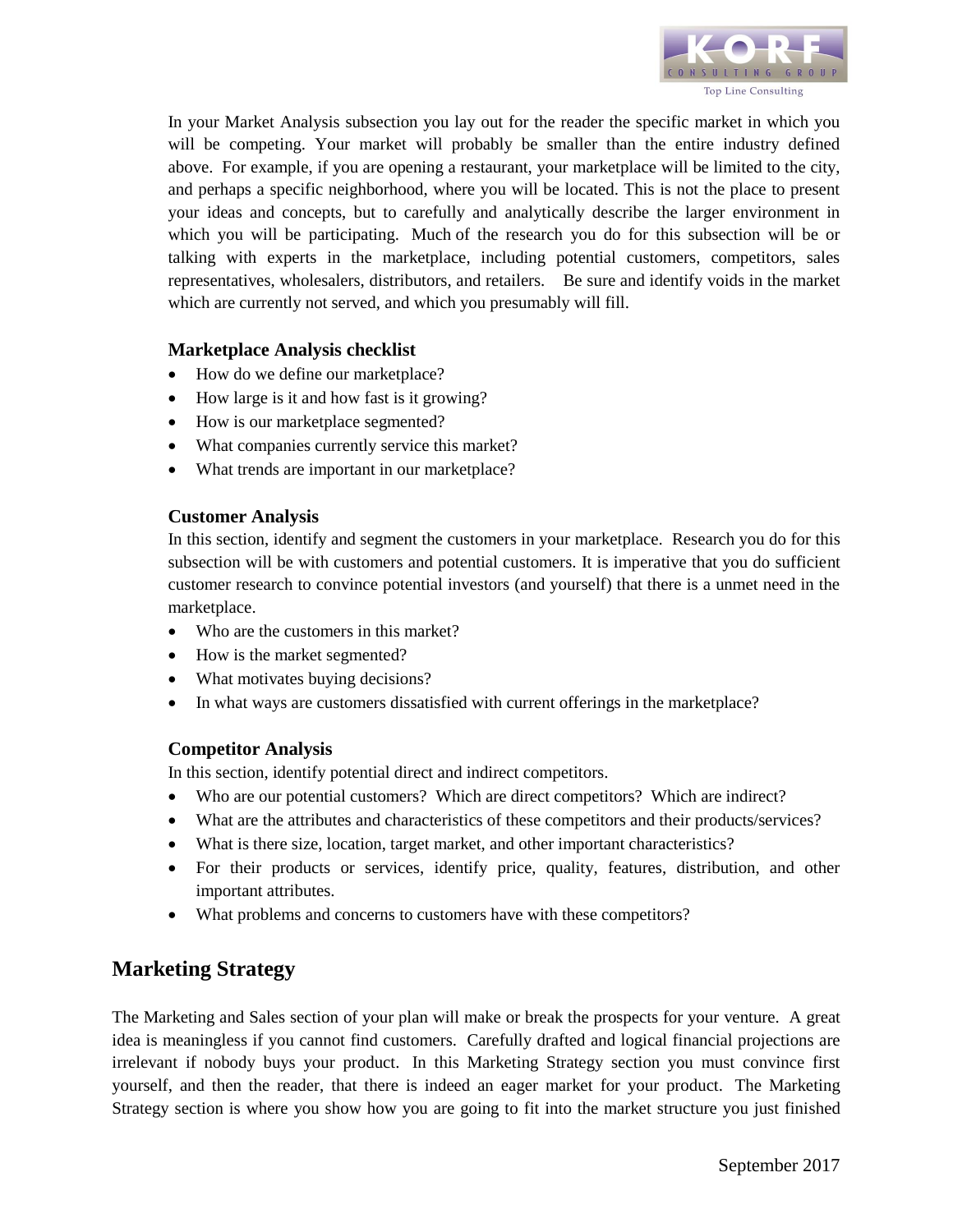

describing. What are unmet needs in the marketplace and how are you going to fill them? How will you differentiate your product or service from your competitors? What unique features, benefits, or capabilities will you bring to the marketplace? Who are our customers? Research you do for this subsection will be with customers and potential customers. It is imperative that you do sufficient customer research to convince potential investors (and yourself) that customers will indeed come flocking to buy your product or service. Customer research can include simply talking with potential customers to get reactions to your product idea, conducting focus groups, undertaking walk-up or mailed surveys, putting up a mock demonstration of your concept and soliciting customer feedback, and so on. Be creative in finding ways to get honest customer input about your product or service. And finally, don't inadvertently cook the books here. You are undoubtedly enthused about your concept . Customers will pick up on your enthusiasm and often reflect it back to you, leading to erroneous conclusions about customer acceptance. So be neutral and factual as you collect data.

## **Target Market Strategy**

Explain your strategy for defining your target market. Describe the unmet needs of your target customers that your product /service fulfill or the problems that it solves.

- What segment of the market are we targeting?
- What characteristics define our target customers?
- How big is our target market? What share of the market will we capture?
- Who are our customers? End users? OEM's? Distributors? Retailers?
- What needs does our product fulfill with our target market?
- What problems are we solving for these customers?
- What evidence do we have that potential customers want our product?
- How will we position our product or service with our customers?
- What evidence do we have that our target market wants our product?

## **Product/Service Strategy**

Describe how your product has been designed and tailored to meet the needs of your target customer, and how it will compete in your target market:

- What specific product/service design characteristics meet the needs of your customers?
- What differentiates our product in our target market?
- How does it differ from that of our competitors?
- What are the strengths of our product/service? Weaknesses?
- Why will customers in our target market buy our product rather than the competitions?
- How will we differentiate ourselves from our competitors?
- Why will customers switch to or select us?
- How quickly and how effectively can your competitors respond to our business?

#### **Pricing Strategy**

Explain your pricing strategy and why it will be effective with your target customer in your marketplace.

- What is our pricing strategy? Why?
- How does our pricing strategy compare with our competition?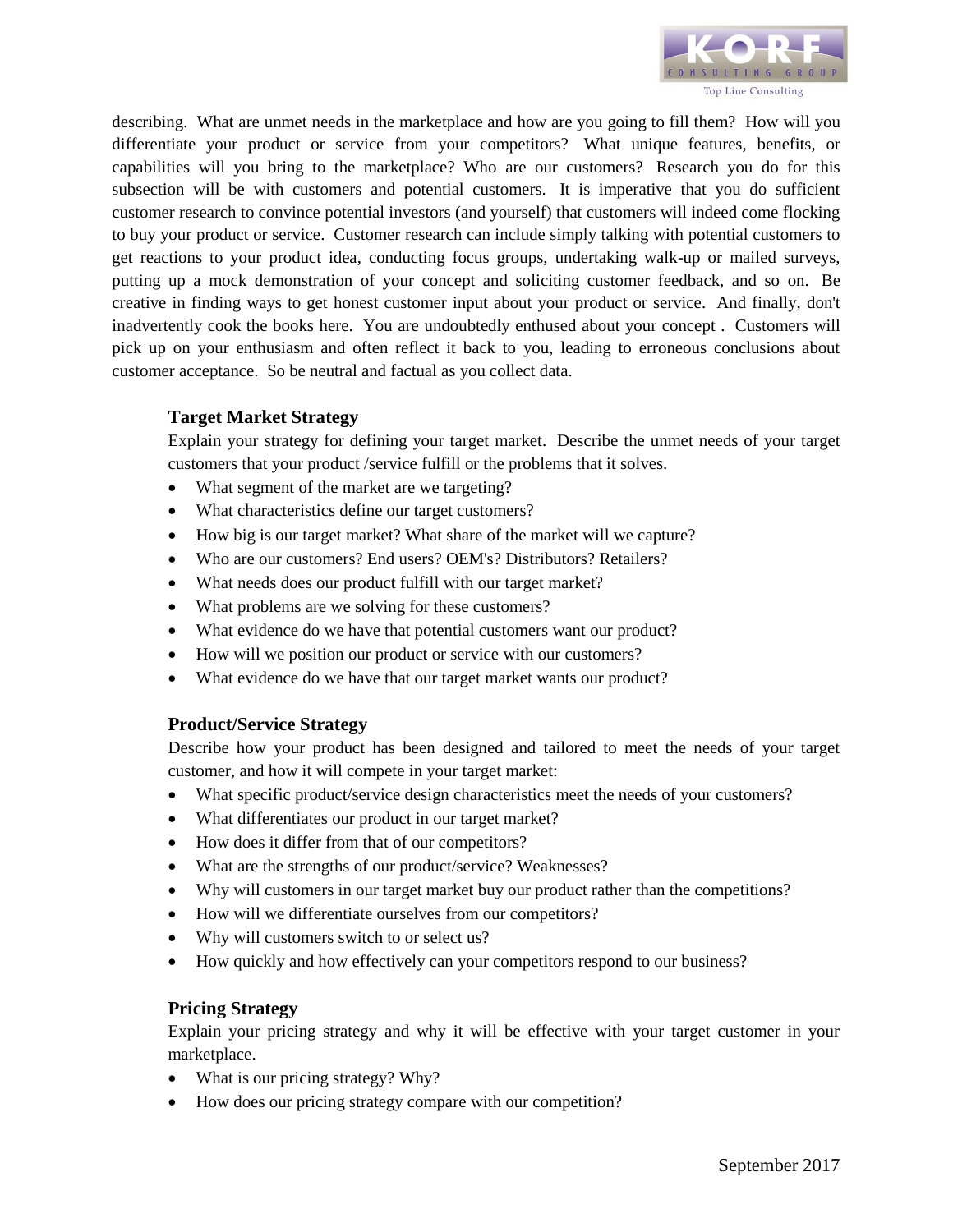

• What evidence do we have that our target market will accept our price?

## **Distribution Strategy**

Describe your distribution strategy and explain why it is the best for your marketplace.

- How will we distribute our product or service?
- What distribution channels will we use? Why?
- How will we gain access to these channels?

## **Advertising and Promotion Strategy**

Explain your advertising and promotion strategy. It is critical that you inform your target market about the availability or your product or service, and that you continue to communicate your benefits to that market.

- How will we advertise and promote our product or service?
- How will we communicate with our customers? Advertising? Public relations? Personal selling? Printed materials? Other means of promotion?
- Why will this be strategy be effective in reaching our target customer?

#### **Sales Strategy**

Depending on your business, sales may be a critical component of your success. Remember, "Nothing happens until the sale is made." An effective sales strategy is critically important for most manufacturers, publishers, software firms, and many service providers. Don't overlook the importance of formulating an effective sales strategy!

- How will our product or service be sold? Personal selling? TV informercials? Direct mail?
- Who will do the selling? An internal sales force? Manufacturer's representatives? Telephone solicitors?
- How will we recruit, train, and compensate our sales force?
- How will we support our sales effort? (e.g. internal staff, service operations, etc.)

## **Marketing and Sales Forecasts**

Based on your previous customer, competitor, and market analyses, develop marketing expense, sales expense, sales volume, and revenue forecasts for your planning horizon (usually 5 years).

# **Operations**

The Operations section outlines how you will run your business and deliver value to your customers. Operations is defined as the processes used to deliver your products and services to the marketplace and can include manufacturing, transportation, logistics, travel, printing, consulting, aftersales service, and so on. In all likelihood, about 80% of your expenses will be for operations, 80% of your employees will be working in operations, and 80% of your time will be spent worrying about operating problems and opportunities. Be sure that you carefully link the design of your operations to your marketing plan. For example, if high quality will be one of your comparative advantages in the marketplace, then design your operations to deliver high quality, not low costs. Remember that you will probably have to make trade-offs with your operations. It is impossible to have the lowest costs, highest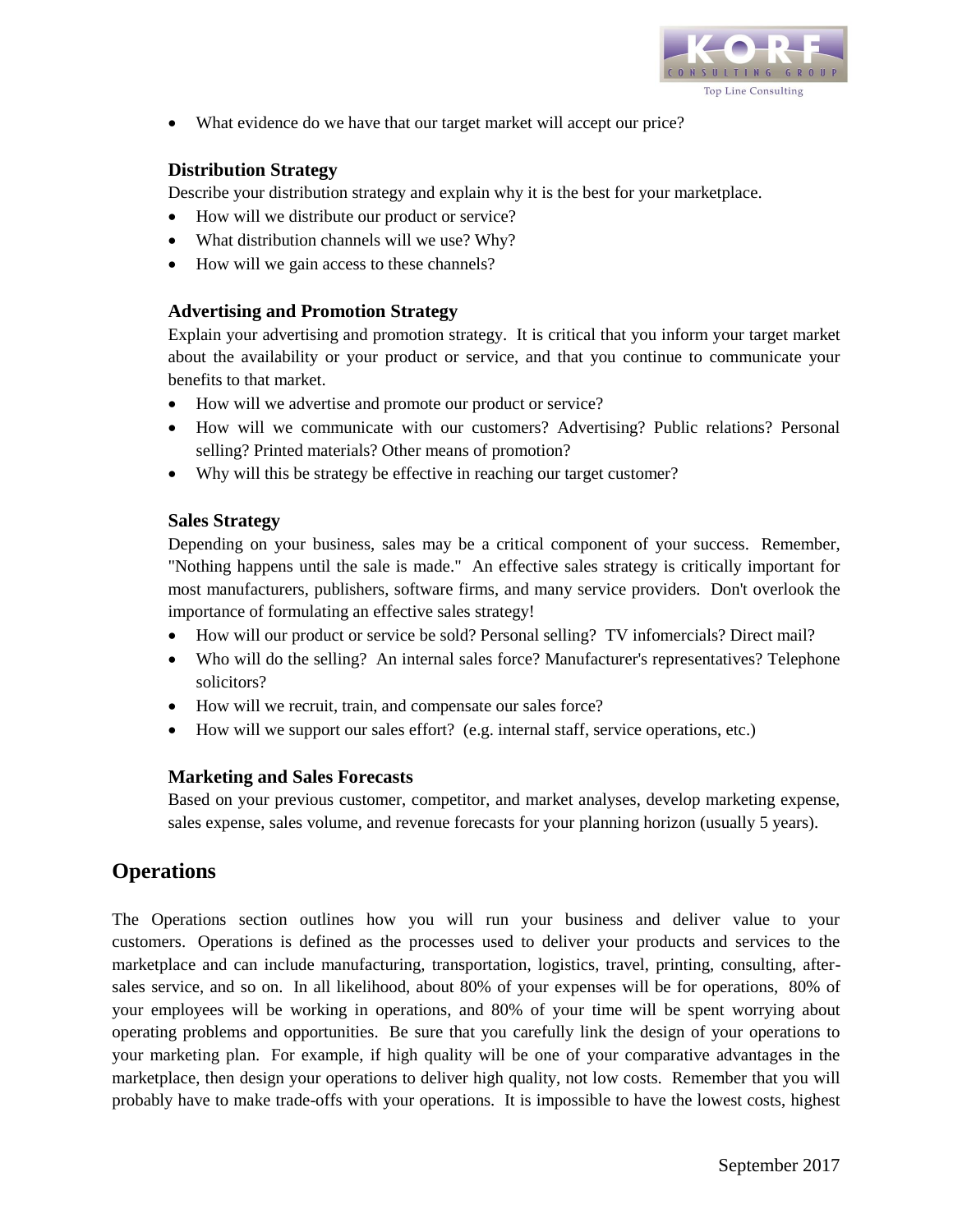

quality, best on-time performance, and most flexibility in your industry all at the same time. Often, higher quality means higher costs, lower costs means less variety and less flexibility. Be careful how you make these trade-offs so that you can deliver products to the market in accordance with your marketing plan!

## **Operations Checklist**

- How will we produce and deliver our product/service?
- What will we do in-house, and what will we purchase (make vs. buy)?
- How will we use our operations to compete? Cost? Quality? Timeliness? Flexibility?
- What comparative advantages do we have with our operational design?
- What will be our relationship with vendors, suppliers, partners, and associates?

## **Operations Strategy**

In this subsection, describe how you will fulfill your marketing strategy using operations:

- How will we use operations to add value for customers in our target market?
- How will we win in the marketplace on the dimensions of cost, quality, timeliness, and flexibility?
- Which dimensions will we stress and which will we de-emphasize?

## **Scope of Operations**

Describe the scope of your operations. Include details in an appendix, as necessary.

- What will we do in-house and what will we purchase (make vs. buy?)Why does this make sense for our business?
- What will be our relationship with vendors, suppliers, partners, and associates?
- What kind of people will we need to hire?

## **Ongoing Operations**

How will your company operate on an ongoing basis? Include detail in an appendix, as necessary.

## **Operations Expenses**

Include here a description of the operating costs and assumptions that appear in your financial statements.

# **Development**

In this section, you will outline how you intend to ramp-up your business. This section is often woefully under-developed in many business plans. Assuming you have a dynamic marketing plan and customers do indeed come flocking for your product or service, you must be able to deliver it to them.

The Development section is a road map of how you are going to get from where you are now to where you want to be in the future. If you are starting a business, what are all of the steps that you need to accomplish to get the business up and running? If you are expanding a business, what do you need to do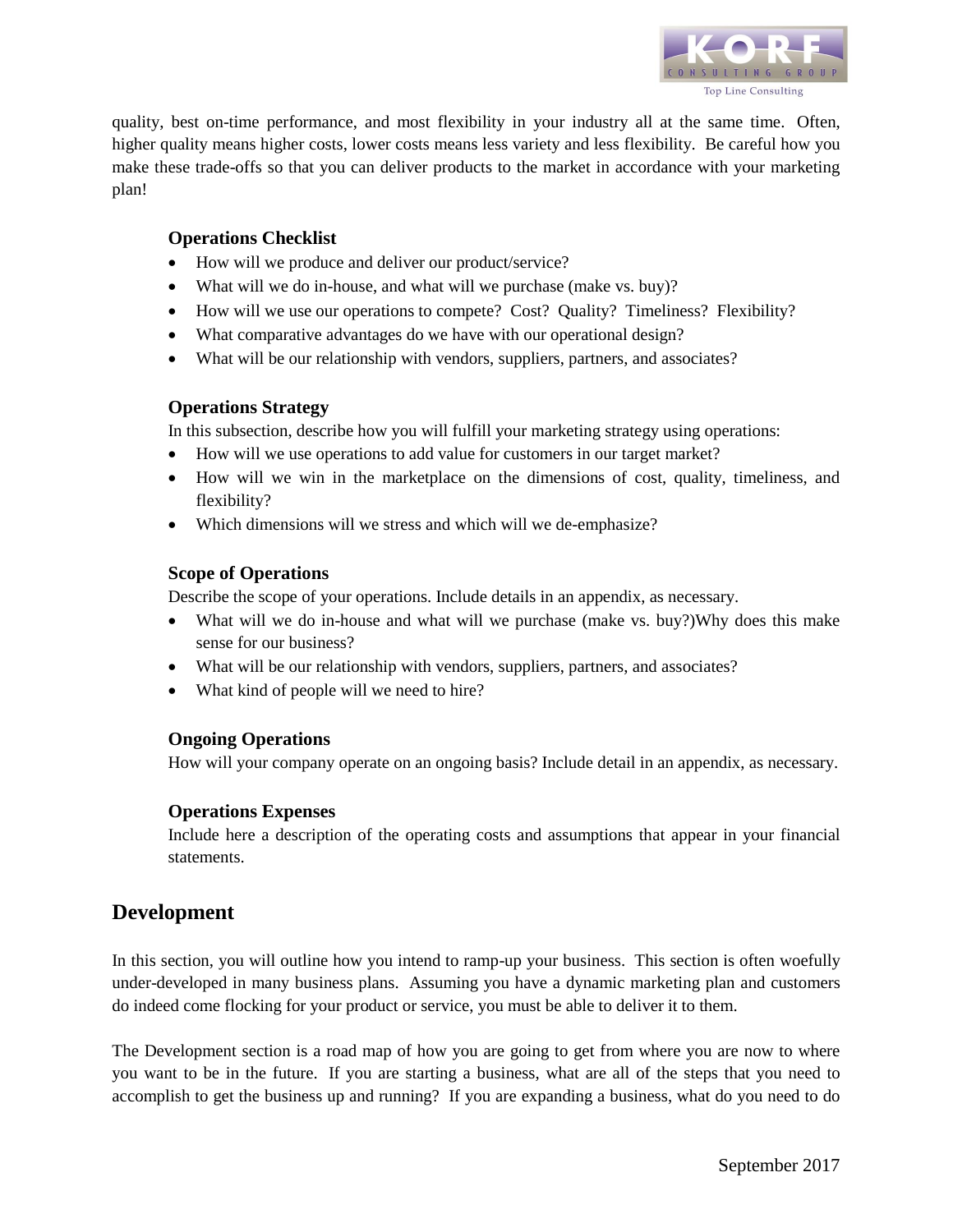

to make it grow? These steps can be as routine as securing retail space, or as critical as applying for and getting a patent on key technology. Don't go into too much detail here. For example, the need to get business cards printed probably does not belong in a development plan (although you might include it in a detailed checklist in the appendices). Use your judgment.

## **Development Strategy**

What work remains to launch our company and our products? What factors need to come together to make our concept work? What are we doing to bring them together? What are the risks to the successful implementation of our development plans? Are they technological risks (e.g., we can't make our product work)? Cost risks (e.g., it costs more than we figured)? Competitive risks (e.g., we are preempted in the market by a competitor)? How will you mitigate these risks?

#### **Development Timeline**

What is our timetable for launching our company and our products? (Consider adding a chart or table here?) Go out as far in the future as you have plans.

#### **Development Expenses**

Include here a description of the development costs and assumptions that appear in your financial statements.

# **Management**

Venture capitalists often assert that there are three attributes important for a successful start-up business: management, management, and management. Many venture capitalist claim they will invest in a strong management team with a mediocre idea, but will decline to fund a weak management team with a great idea. The purpose of the Management section therefore is to convince the reader that you have a great management team to complement a great business concept. This is not the place for modesty or selfdepreciation. Be honest, but highlight your accomplishments and your capabilities while mitigating any obvious shortcomings or weaknesses. For example, if you are young and inexperienced, accentuate your energy, capacity for hard work, and willingness to learn, while downplaying your lack of experience. When readers are finished with this section, you want them to be confident that your venture is in good hands and will be competently managed -- by you!

## **Company Organization**

Describe how your company will be organized.

- How will we be organized? What does our organization chart look like?
- What is the ownership structure of our company?
- Will we have a board of directors? Who will be on it? What will be their role?

#### **Management Team**

Describe the founders and principal managers who will run your firm.

- Who are the key managers? (Include resumes in the Appendix)
- What will be their duties and responsibilities?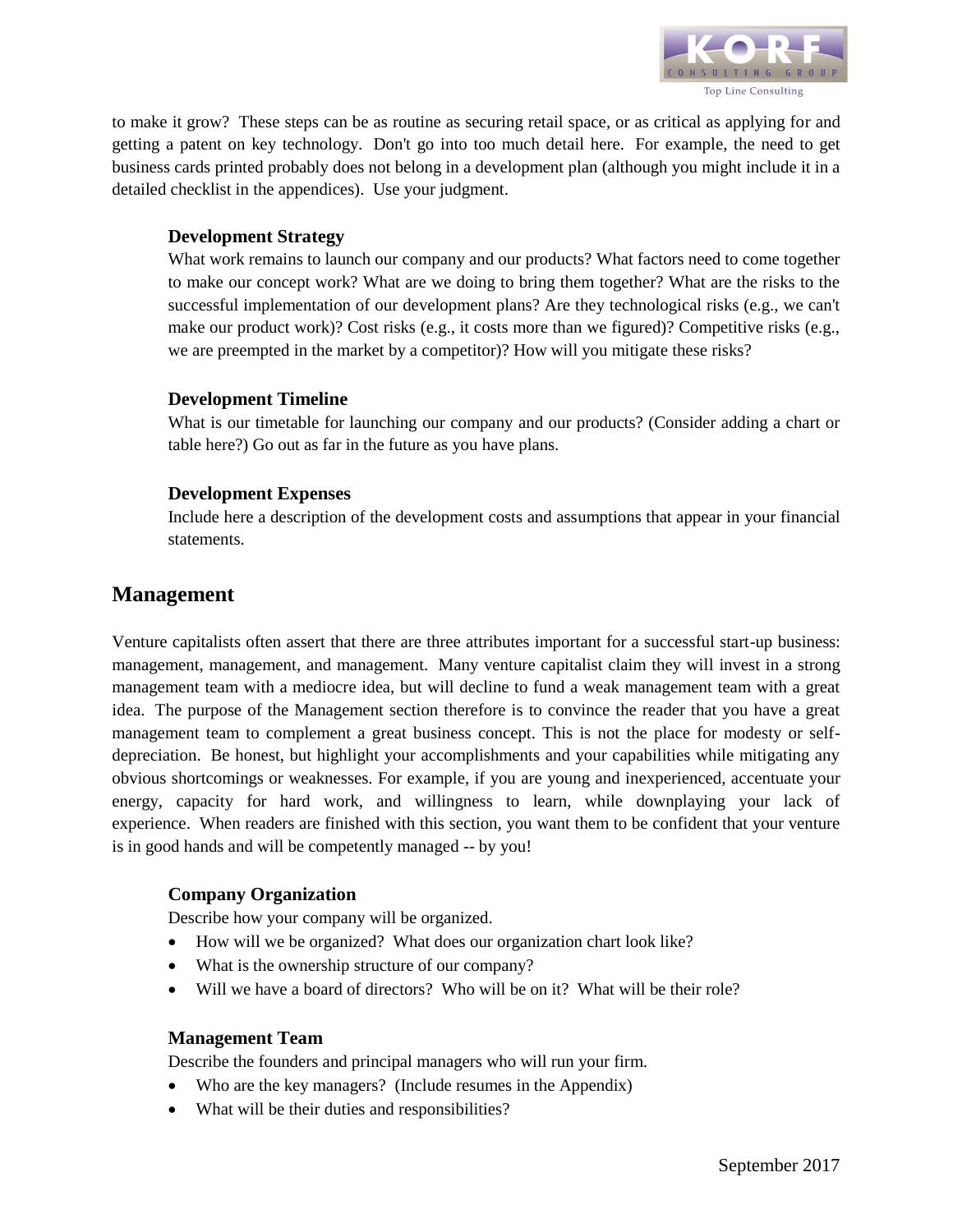

- What unique skills do they bring to the venture?
- How will they be compensated?
- What additions to the management team do we plan? When?

## **Administrative Expenses**

Include here a description of administrative expenses that appear in your financial statements.

## **Summary of Financials**

The Summary of Financials section should be frosting on a cake. You've outlined a great business concept, demonstrated a real need in the marketplace, shown how you will execute your ideas, proven that your team is just right to manage the venture, and now you will show how much money everyone is going to make. Note, however, that if your business concept is weak, or there is not a market, or if your execution is poor, or if your management team is incompetent, then your financial plans are doomed to failure. If you haven't convinced your readers by now in the strength of your concept, then they won't be convinced with your financials.

Having said this, it is important that you have strong, well-constructed financials. If you can't show that your great concept is going to make (lots of) money, your readers will quickly lose interest. To construct your financials, we highly recommend that you start with your development and operations plan to create a schedule or timetable of development and operational activities. From these development activities, you can then create cash-flow projections, income statements, and pro forma balance sheets for at least three years into the future, and sometimes five. As a rule of thumb, your financial projections should extend far enough into the future to the point where your business has achieved stable operations. The first year of your financial statement projections should be month-by-month since cash flows are critical in the early stages of any startup. Second and third year financial statements should be quarterly, and fourth and fifth years should be annual. If possible, it is useful to include best case, expected case, and worse case scenarios with your financials. This allows you and your readers to explore the upside potential and downside risks of your venture. Be sure that your financial projections are in congruence with the other sections of your plan. For example, if you say you will open 3 stores in Year 2 and your financials showing you opening 5 stores, readers will quickly lose confidence in your plan.

The Summary of Financials section should be a discussion and description of your financial projections - put the actual financial spreadsheets in the Appendices. Describe the timing and amount of investment that you will require to achieve your plans. Then demonstrate that this investment is a good one by showing that profits, assets, and ROI are all favorable as the business progresses. When readers are finished with this section, they should be anxious to invest. You bait your hook in this Summary of Financials section, then set the hook in the Offering section described next!

## **Financial Assumptions**

What assumptions have you made in putting together your financial forecasts? Summarize here include detail in an appendix, if required.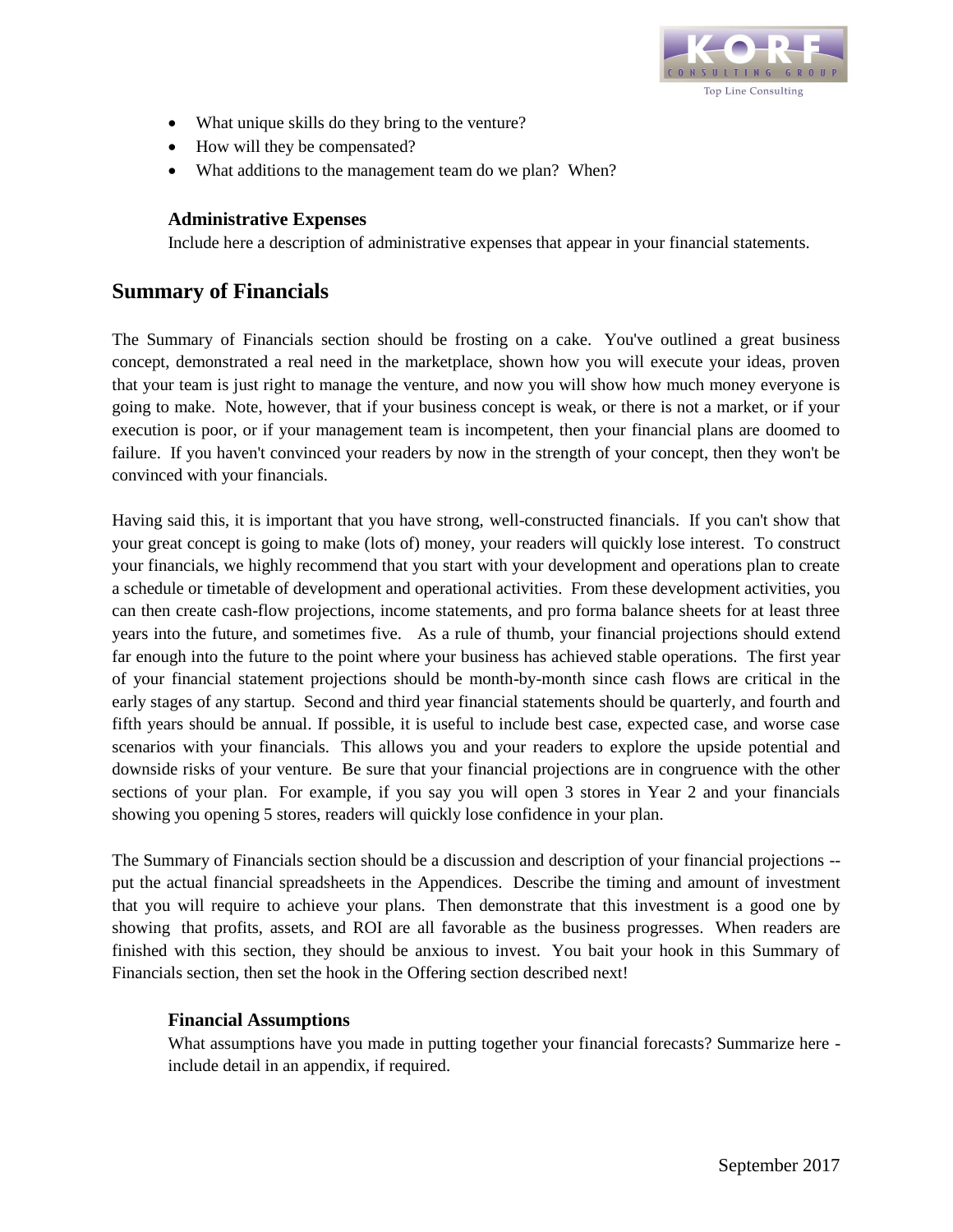

## **Financial Forecasts**

Summarize your financial forecasts. Include detailed statements in appendices, including cash flow and income statements, and balance sheets. Generally, included statements for five years into the future. The first year should include forecasts by month, the second year should include quarterly forecasts, and the final three years should be annual forecasts. You may also wish to include other financial documents such as a break-even analysis, valuation calculations, et cetera. You may also wish to include best case, expected case, and worst case scenarios.

#### **Capital Requirements**

How much new capital do you need? What is the timetable for new capital infusion? How much do you need?

#### **Financial Risks**

What financial risks are inherent in your plan? How do you plan to minimize these risks? How will you avoid financial pitfalls? What is the worst-case scenario and how will you respond?

#### **Exit Strategies**

What is our preferred exit strategy? Go public? Sell out? Operate and grow? What is our exit strategy if the business does not develop as we hope? How can we get out?

# **Offering (Funding Request)**

The Offering (or Funding Request) is where you make your pitch for money. If you have decided to seek equity capital, then you need to offer a potential investor (F&F, VC, angel, alliance partner) a specified piece of your company in return for a specific amount of money . If you are seeking a loan, then you need to request a potential lender (F&F, bank, customer) for a specific amount of money in return for a specific return. In either case, it is important that you be specific with your funding needs, that you clearly spell out and sell the advantages of your proposal to the investor, and make it clear how investors can eventually get their money back out of your venture. Also, it is important that you persuade investors that the deal you are offering is fair to them and is supported by the facts. Finally, remember that everything is open to negotiation, so don't give away the farm on the first round!

## **Investment Requirements**

Using your cash flow analysis, what investments do we require to achieve our plans? What is the timing?

#### **Valuation of Business**

What is the value of our company? How do we calculate this value?

#### **Offer**

What is the structure of the deal we are offering or seeking? How much money do we want? How much of the company are we willing to give away? How much interest are we willing to pay?